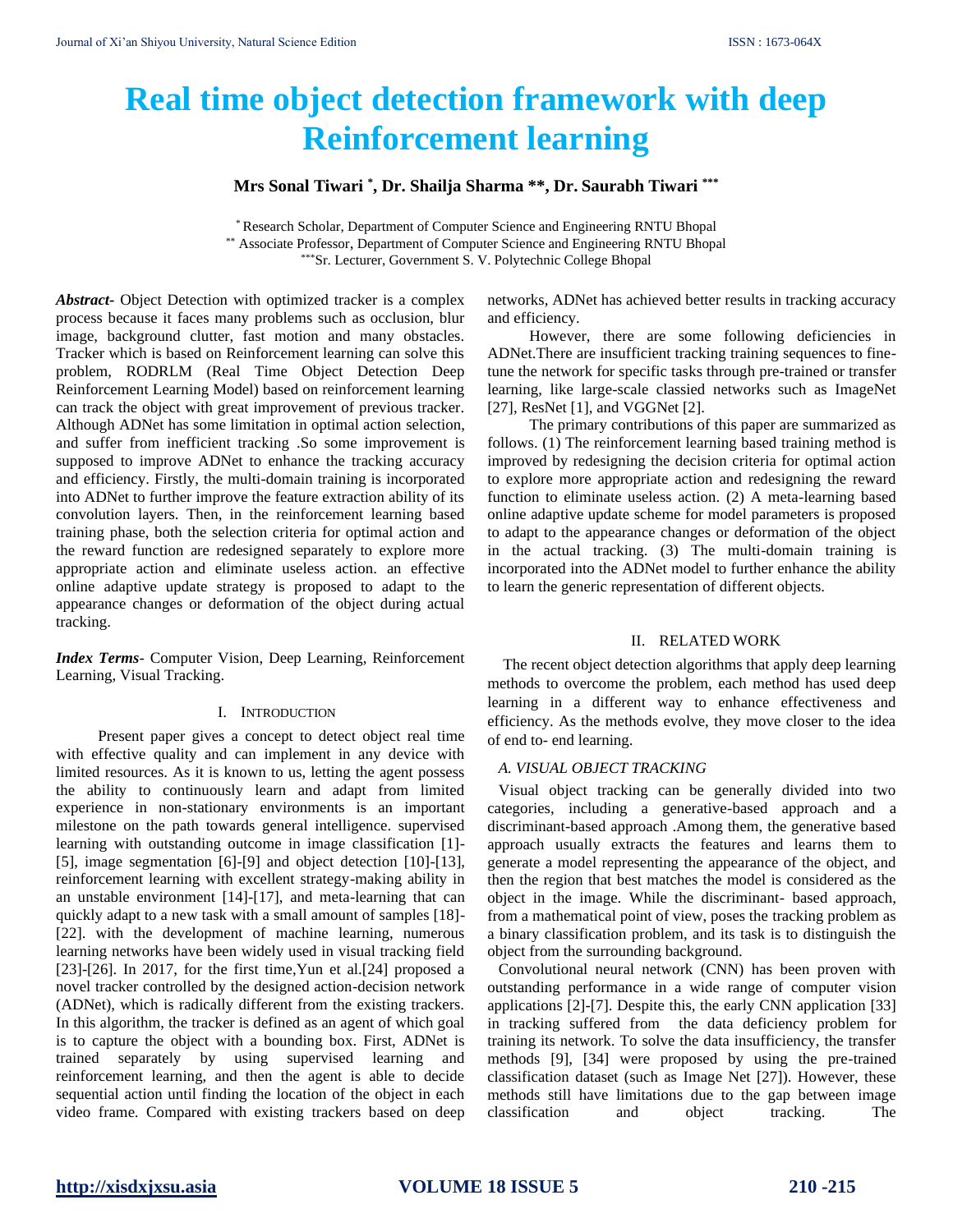recently proposed methods [23], [35] tried to defeat this gap by training the networks with a large number of tracking training datasets [36]. Tao et al. [35] designed a Siamese deep neural network to learn a matching function, which is used to pursue the most similar candidates in a new frame through using only the original observation of the object from the rst frame. Cui et al. [37] proposed a Recurrently Target-attending Tracker (RTT) by using multi-directional recurrent neural network to identify and exploit reliable patches that facilitate the entire tracking process.

# *B. REINFORCEMENT LEARNING*

Reinforcement learning, as a common method of training agents, is able to accomplish many complex tasks. For reinforcement learning, the strategy-making ability of the agent is trained by maximizing the reward function. In recent years, the development trend of reinforcement learning is to combine the perception ability of deep learning with the strategy-making ability of reinforcement learning. Since the combined learning algorithm of reinforcement learning and deep learning has been proposed, it has successfully solved many complex problems in challenging tasks that need to perceive high-dimensional raw input data and strategy determine, such as [16], [24].

# *C. META-LEARNING*

Meta-learning is the product of the successful development of deep learning, which enables the model to learn from previous experience and quickly adapt to new tasks [18], [19], [25]. A variety of meta-learning based methods are available, such as memory-based meta-learning method [20], which establishes a connection between the label and the input so that subsequent inputs can obtain relevant data through external memory and perform comparison to achieve better prediction. Adam et al. [20] developed a model-agnostic meta-learning (MAML) algorithm, in which meta-learning is used to train the parameters of the model on various learning tasks with only a small amount of training data from the current task, and then MAML is able to effectively solve new learning tasks. Finn et al. [21] re-derived MAML for multi-task reinforcement learning from a probabilistic perspective and extended it to dynamically changing tasks, which enables the trained agent to continue to learn in nonstationary environments and optimize its own strategy. Park and Berg [25] improved state-of-the-art on-line trackers based on deep network and utilized the meta-learningbased method to adjust deep network for tracking using offline training, so that the network can quickly be adapted to a specific object in future frames.

#### III. PROPOSED TRACKER

Proposed tracker is developed to increase tracking accuracy and efficiency. The multi-domain training is soul of algorithm which makes the combination of training effective for proposed work. Selection criteria for optimal action and the reward function are redesigned separately to explore more appropriate action and eliminate useless action. an effective online adaptive update strategy is proposed to adapt to the appearance changes or deformation of the object during actual tracking. Experimental results demonstrate that the proposed tracker has advantages over ADNet and other techniques in terms of accuracy and efficiency.

# A. *RODRLM (real time object detection deep reinforcement learning model)*

The proposed model avoids the robustness and difficulties of ADNet model by improving the convolution layer features map. firstly video is divided into multiple frames , these frames are the input frame ,each frame is the combination of multiple patches .now each frames goes to the convolution layers ,convolution layer have been used for extract the feature of frame ,enhance edge .this layer Convolution layers receive as input an image I(m-1) (with Lm channels) and compute as output a new image I(m) . The output of each step is known as feature Map .Depending upon the feature extraction tracker take the action .Overall Model is divided into three parts.



# RODRLM

To improve the robustness and real-time performance of the tracker, research has been improved from three aspects. Firstly, the use of multi-domain training instead of supervised learning based training enables the tracker to learn the shared representation of different objects in the various training sequences, which allows the model to possess the ability to make single-step action decision. Secondly, the policy gradient based reinforcement learning is improved so that the tracker can capture the object by selecting more appropriate action and eliminating the useless action. Thirdly, the meta-learning based online adaptive update scheme is proposed to pursue the optimal parameters for the network so that the tracker can quickly adapt to new tracking tasks.

#### B.*Network structure*

The architecture of the multi-domain training network, which is used to predict a single-step action for object tracking, is shown in Fig. 2. It receives 112 x 112 three-channel patches as the input, and has six hidden layers, including three convolutional layers (conv1-3) and two fully connected layers (fc4-5). Among them, the last fully connected layer (fc5) predicts the probability corresponding to 11 kinds of action (As shown in Fig. 3, these action can be divided into three categories: translation, scale change, and stop, where, the translation moves consist of four directional moves, {left, right, up, down}, and also include their two times larger moves; the scale changes are defined {scale up, scale down} [24]). Moreover, all the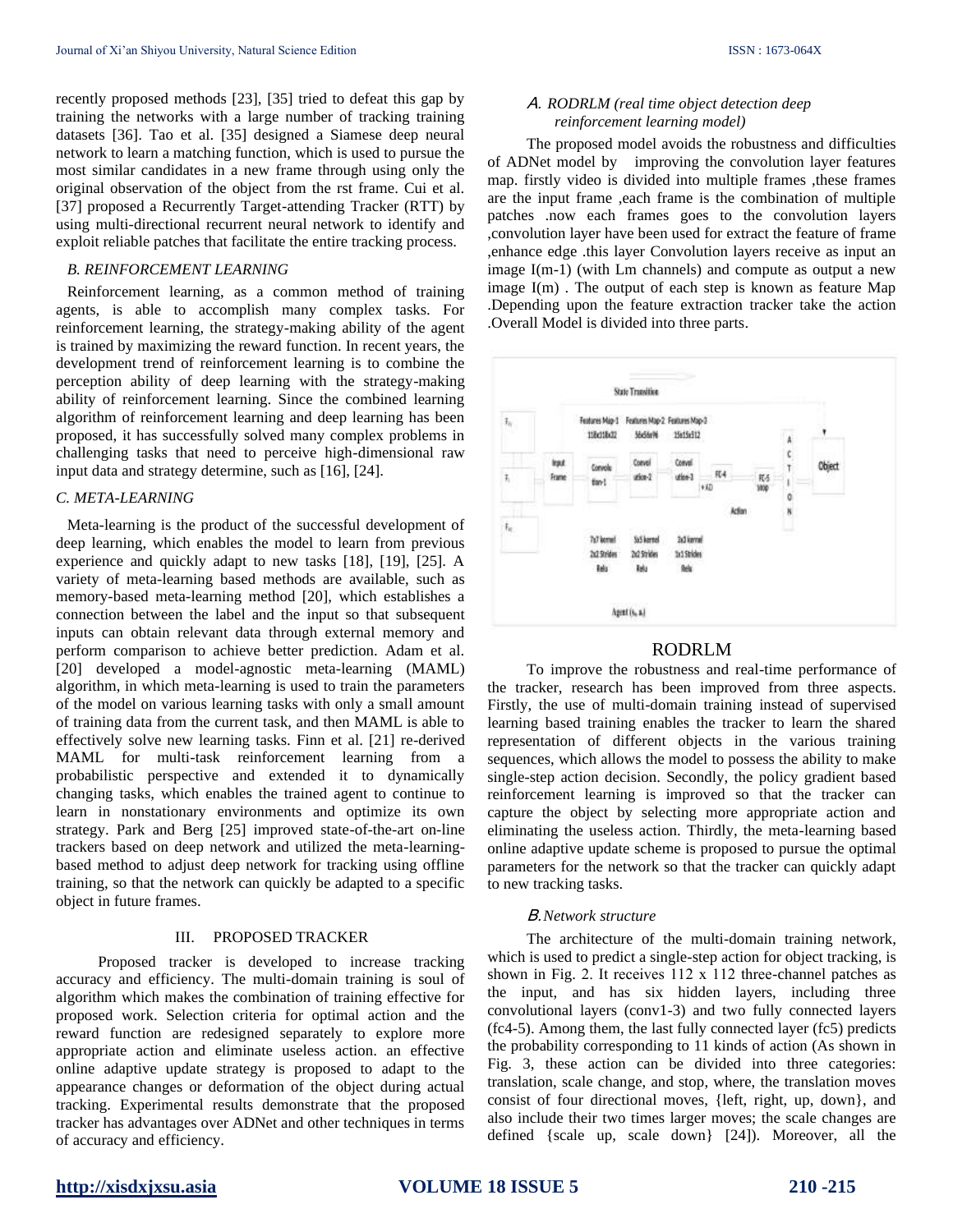convolutional layers (conv1-3) and the two fully connected layers (fc4-5) form the shared layers, and the fully connected layer (fc5) consists of k branches of domain-specific layers.



| Action space |  |
|--------------|--|
|--------------|--|

#### IV. TRAINING

The training samples are first generated according to the image and the ground truth of each frame in training datasets, which is similar to the supervised learning based training process of the ADNet [24]. Since the training datasets provide video frames f and the ground truth gt , Gaussian noise is randomly added to the ground truth to produce a series of ``boxes'' b i that deviate from the ground truth, and then the image patches pi cropped with the ``box'' bi are used as training patches in a frame image f,

$$
p_{i} = c(b_{i,}f) , \qquad (1)
$$

where, C (.) represents the function which crops the patch p i from the frame f with the ``box'' b i and resizes pi to match the input size of the network; the ground truth is gt denote the optimal center location, and  $\hat{w}$  and  $\hat{h}$  denote the width and height of the optimal tracking bounding box,

 $\hat{y}_i = \arg \max_{\alpha} IOU(f(b_i, a), gt),$  (2)

where,  $f(b_i, a)$  denotes the moved patch from "box"  $b_i$  by the action a and  $IOU(f(b_i, a), gt)$ represents overlap rate of the "box" location and the ground truth gt of the object with intersection-over -union criterion after the action a moving.

This completes the entire process required for widespread of research work on open front. Generally all International Journals are governed by an Intellectual body and they select the most suitable paper for publishing after a thorough analysis of submitted paper. Selected paper get published (online and printed) in their periodicals and get indexed by number of sources.

The problem settings for the reinforcement learning in the visual tracking are as follows: State. The state s is the patch obtained by cropping the image  $f$  with the current tracking bounding box, which is defined as (1). Action{  $a_{1, \dots, n, 11}$ }, as shown in Fig. 3. Reward. The reward function we designed is different from the one in ADNet. In the original ADNet, the frames  $\{\{f_1, \ldots, f_n\}$  contained in a certain piece of the training sequence are used to calculate the reward according to the tracking result of the first frame  $f_1$  and the last frame  $f_n$ , and the calculated reward is treated as the reward for each action of each frame  $\{f_1, \ldots, f_n\}$ , Although this is a relatively easy way, there are some problems.

To deal with the issues raised here , we allocate a reward to each frame of the training sequence, and the designed reward function is assigned by,

$$
r = \begin{cases} \lambda[10U(f(b', a'), gt) - 10U(f(b, a), gt)], & \text{if } a' \neq stop \\ +1, & \text{if } a' = stop \text{ and } 10U(f(b, a), gt) > 0.7 \\ -1, & \text{if } a' = stop \text{ and } 10U(f(b, a), gt) < 0.7 \end{cases} \tag{3}
$$

where,a' and b' represent the action and the bounding box of the next moment, respectively.  $\lambda \varepsilon 2$  [1; 10] denotes a constant.

Considering that there are many action dimensions and a large searching space in the problem settings of the reinforcement learning based training, the policy gradient algorithm [28] is employed to train the model. For a training sequence, 200 consecutive frames are randomly selected, and then the ground truth gt of the first frame is used as the initial ``box'' bi and the image is cropped with the ``box'' to obtain the patches as the initial state S . Finally, take S as the input of the network to calculate the conditional probability of 11 action.

The training process of exploring more appropriate action is as follows

Step 1, the ``box'' is shifted or scaled to obtain a new ``box'' and a new ``patch'' according to the selected action, as illustrated in Fig. 4

Step 2, the new ``box'' and the new ``patch'' are used as the input to the network to decide the next appropriate action until the stop action is selected or the number of action reaches a certain threshold.

Step 3, end the current frame and calculate its reward, and then proceed to the next frame.

Repeat the above steps until all frames are over. Then, calculate the gradient and update the network parameters,

 $w_{rl} = w_{rl} + \sum_{l}^{L} \sum_{l}^{T} \nabla_{rl} \log p(a_{t,} | s_{t}, l; W_{rl}) * r_{t}$  $(6)$ 

#### V. Result and Analysis

The performance of the proposed approach is evaluated based on the challenging online object tracking benchmark (OTB) [41] in the experiment.VOT2013 [42],VOT2014 [43], VOT2015 [44] datasets were selected as training samples, and VOT-100 dataset [41] with 100 video sequences (includingOTB-50) was selected as the test samples.

Comparison of evaluation indicators of different trackers To further validate the effectiveness of our tracker, 9 stateof- theart trackers, including ADNet [24], CCOT [32], MDNet [23], MCPF [34], ECO-HC [45], DCFNet [26], MEEM [31], DSST [46] and KCF [30], are selected to compare with our tracker. Table 1 show the precision and success performance based on center location error and overlap ratio, respectively.

Precision describes as accuracy of measurement and intersection of union tells how much object actually detected in particular action. Calculation of both gives the accuracy of object detection .following table compares proposed technique with other existing research and gives the results and with these results we can say that proposed research leads object detection in smarter way.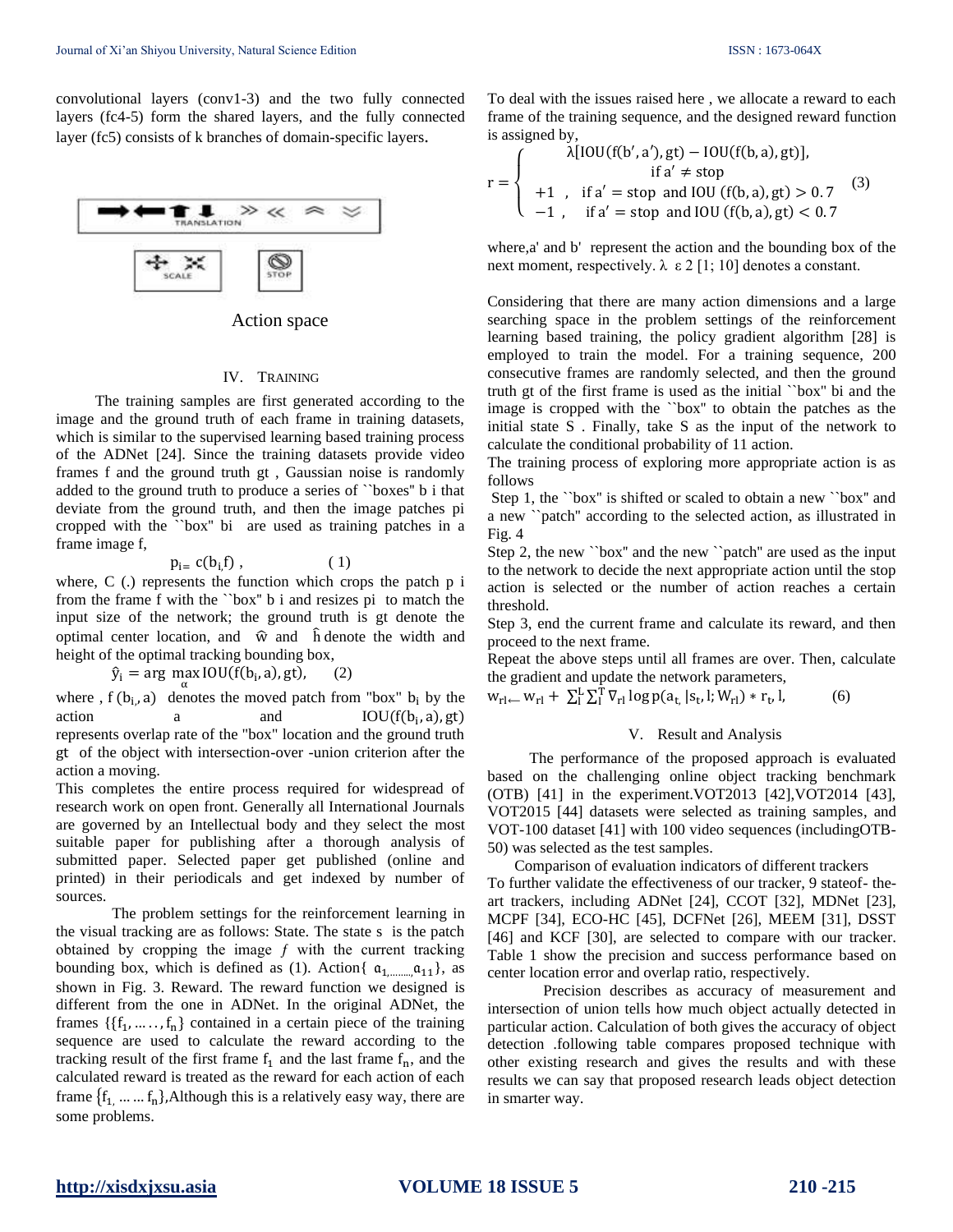|                         | PROPOSE<br>D | ADNET | CCOT  | <b>MDNE</b><br>ा | ADNE  | <b>MCP</b><br>Ë. | ECO<br>-BC     | <b>DCFN</b><br>ET | MEE<br>M | KCF.                | DSS<br>$\mathbb T$       |
|-------------------------|--------------|-------|-------|------------------|-------|------------------|----------------|-------------------|----------|---------------------|--------------------------|
| Precisi<br>en.<br>n mar | 87.1%        | 86.8% | 36.9% | 86.3%            | 84.4% | 845<br>N.        | \$2.7<br>- 951 | 77.8%             | 75A      | 86.8<br><b>TAIL</b> | 66.5<br>$\gamma_{\rm b}$ |
| <b>Int</b>              | 655          | A51   | 653   | 64R              | 628   | 613<br>van       | 625<br>w       | 598               | $-515$   |                     | 502                      |

#### Precision and IoU performance

As table shows proposed tracking model works well comparative to others. Another important factor fps that is frame per seconds plays better role for defining the efficiency of model .following table shows comparison with other technique

| <b>ISST</b>        | $\overline{\mathbb{M}}$ | $\circ$   |                                 |
|--------------------|-------------------------|-----------|---------------------------------|
| $\approx$          | 三 。                     | $\bullet$ |                                 |
| $\equiv$ $=$       | $\Xi$                   | $\circ$   |                                 |
| $\mathbb{E}$ –     | B.                      | $\circ$   |                                 |
| $\Xi \cong$        | $\Xi$                   | $\bullet$ |                                 |
| NICPF              | $\blacktriangledown$    | $\bullet$ | Comparison based on FPS and CPI |
| $\frac{1}{100}$    | $\equiv$                | $\bullet$ |                                 |
| $CCOT$ MDNET       | $\triangleq$            | $\bullet$ |                                 |
|                    | $\overline{\nabla}$     | $\circ$   |                                 |
| MM<br>T            | 23                      | $\circ$   |                                 |
| <b>ROP</b><br>OSED | $\equiv$                | $\bullet$ |                                 |
|                    | S.                      | es)       |                                 |

above two results shows that proposed technique is more promising than other.

#### VI. CONCLUSION

In this paper ,limitation of existing models is overcome through the multi-domain training ,improve the criteria of the most favorable action selection and three convolution network layer ,with increase patches and reinforcement learning based training and utilizing meta -learning for the parameters of the network during object tracking to improve the efficiency .For video 128 training patches and 8 frames are randomly selected for each patch size of frame .Proposed tracker consist fewer layers in network and its computational complexity is lower as compared to existing deep networks for tracking. According to the experimental results, the speed of the proposed tracker improves 4.2 frames per second, which is 38.5 % faster than the original ADNet. Proposed tracker is compared with many existing network tracker, and we found much better result as previous tracker in precision and success rate.

#### **REFERENCES**

- [1] J. Hu, L. Shen, S. Albanie, G. Sun, and E. Wu, ``Squeeze-and-excitation networks,'' IEEE Trans. Pattern Anal. Mach. Intell. , to be published. doi: 10.1109/TPAMI.2019.2913372.
- [2] K. He, X. Zhang, S. Ren, and J. Sun, ``Deep residual learning for image recognition,'' in Proc. CVPR , Las Vegas, NV, USA, Jun. 2016, pp. 770- 778.
- [3] K. Simonyan and A. Zisserman, ``Very deep convolutional networks for large-scale image recognition,'' in Proc. ICLR, 2015, pp. 114.
- [4] S. Ioffe and C. Szegedy, "Batch normalization: Accelerating deep network training by reducing internal covariate shift,'' in Proc. ICML, Lille, France, 2015, pp. 448456.
- [5] O. Ronneberger, P. Fischer, and T. Brox, ``U-net: Convolutional net- works for biomedical image segmentation,'' in Proc. MICCAI . Cham, Switzerland: Springer, 2015, pp. 234-241.
- [6] K. He, G. Gkioxari, P. Dollar, and R. Girshick, ``Mask R-CNN,'' IEEE Trans. Pattern Anal. Mach. Intell., to be published. doi: 10.1109 TPAMI.2018.2844175.
- [7] L.-C. Chen, G. Papandreou, I. Kokkinos, K. Murphy, and A. L. Yuille, ``DeepLab: Semantic image segmentation with deep convolutional nets, atrous convolution, and fully connected CRFs,'' IEEE Trans. Pattern Anal. Mach. Intell., vol. 40, no. 4, pp. 834-848, Apr. 2018.
- [8] L.-C. Chen, G. Papandreou, I. Kokkinos, K. Murphy, and A. L. Yuille, ``DeepLab: Semantic image segmentation with deep convolutional nets, atrous convolution, and fully connected CRFs,'' IEEE Trans. Pattern Anal. Mach. Intell., vol. 40, no. 4, pp. 834848, Apr. 2018.
- [9] L.-C. Chen, G. Papandreou, I. Kokkinos, K. Murphy, and A. L. Yuille, ``DeepLab: Semantic image segmentation with deep convolutional nets, atrous convolution, and fully connected CRFs,'' IEEE Trans. Pattern Anal. Mach. Intell., vol. 40, no. 4, pp. 834848, Apr. 2018.
- [10] J. Redmon, S. Divvala, R. Girshick, and A. Farhadi, "You only look once:Unied, real-time object detection,'' in Proc. CVPR, Las Vegas, NV, USA,Jun. 2016, pp. 779-788.
- [11] T.-Y. Lin, P. Dollár, R. Girshick, K. He, B. Hariharan, and S. Belongie, ``Feature pyramid networks for object detection,'' in Proc. CVPR, Honolulu, HI, USA, Jul. 2017, pp. 936-944.
- [12] L. Pinto, J. Davidson, R. Sukthankar, and A. Gupta, ``Robust adversarial reinforcement learning,'' in Proc. ICML, Sydney, NSW, Australia, 2017, pp. 2817-2826.
- [13] D. Silver, J. Schrittwieser, K. Simonyan, I. Antonoglou, A. Huang, A. Guez, T. Hubert, L. Baker, M. Lai, A. Bolton, Y. Chen, T. Lillicrap, F. Hui, L. Sifre, G. van den Driessche, T. Graepel, and D. Hassabis, ``Mastering the game of go without human knowledge,'' Nature, vol. 550, no. 7676, pp. 354359, Oct. 2017.
- [14] K. Clark and C. D. Manning, "Deep reinforcement learning for mentionranking coreference models,'' in Proc. EMNLP, Austin, TX, USA, 2016, pp. 1-7.
- [15] O. Vinyals, C. Blundell, T. Lillicrap, K. kavukcuoglu, and D. Wierstra, ``Matching networks for one shot learning,'' in Proc. NIPS, Barcelona, Spain, 2016, pp. 3630-3638.
- [16] ] O. Vinyals, C. Blundell, T. Lillicrap, K. kavukcuoglu, and D. Wierstra, ``Matching networks for one shot learning,'' in Proc. NIPS, Barcelona, Spain, 2016, pp. 36303638.
- [17] J. Snell, K. Swersky, and R. Zemel, "Prototypical networks for few-shot learning,'' in Proc. ICLR, Toulon, France, 2017, pp. 40774087.
- [18] M. Al-Shedivat, T. Bansal, Y. Burda, I. Sutskever, I. Mordatch, and P. Abbeel, ``Continuous adaptation via meta-learning in non stationary and competitive environments,'' in Proc. ICLR, Vancouver, BC, Canada, 2018, pp. 1-21.